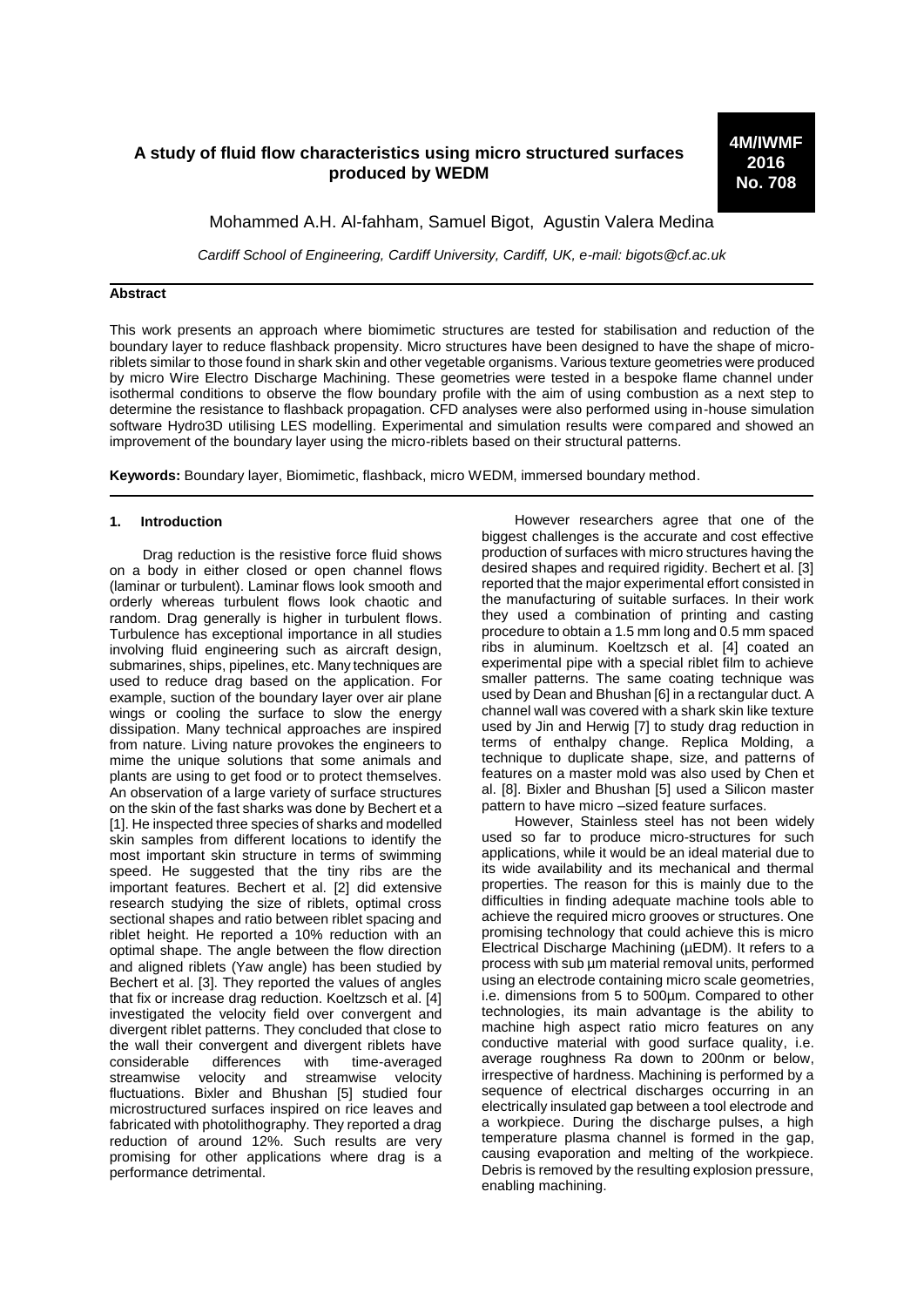

Fig. 1. Longitudinal and cross flow on a ribbed surface [2]



Fig. 2. Micro-structured surface effects on flow patterns. Up) With riblets; Down) Without riblets.

µEDM has been the focus of many research activities in last decays [9]. In this paper the applicability of micro Wire Electrical Discharge Machining (µWEDM) for the production of complex micro riblets on a stainless steel surface is assessed. In particular, three new surface patterns have been designed as part of a project aiming at improving the flow in gas turbine combustors to reduce flashback when using highly hydrogenated fuel blends. The obtained surfaces are then used to study their influence on fluid flow characteristics using both simulation and experimental data.

### **2. Theoretical background and Simulation**

For any moving viscous fluid over a surface there will be friction which is caused by the allure between fluid molecules and the surface of an object in the fluid, also caused by intermolecular attraction within the bulk fluid. This kind of bond causes fluid drag which is the deleterious transfer of energy between the surface and fluid flow. This drag depends on the nature of flow either laminar or turbulent. A laminar flow occurs with low velocities whilst a turbulent flow is perceived in most real life applications with an increase of velocity. This transition can be described by the Reynolds number (Re), which represents the ratio of internal forces to viscous forces,

$$
Re = \frac{UL}{v} \tag{1}
$$

Where *U* is the stream velocity, *L the* characteristic length and *v* the kinematic viscosity.

For most engineering application the fluid flow is turbulent which means high drag forces. Therefore, the microstructured riblets would help reduce the anisotropic flow and control vortices on the skin of the system, which are naturally present in turbulent flows. The riblets hold and presumably pin any vortices generated in the viscous layer, which cause a drag reduction as shown in Fig. 1. Thus making riblets an appropriate component in many applications.

#### **3. Methodology**

### **3.1. CFD Analyses**

The numerical analysis for turbulent flows is a complicated issue that needs a hard work and enormous computational resources to simulate or

predict the flow behaviour under turbulent conditions. Even with existing supercomputers the cost are still sometimes prohibitive.



Fig. 3. Test rig: micro textured inserts and windows.

Thus, an immersed boundary method was used to simulate the presence of the micro-structured surfaces in the fluid flow stream in this work. The software Hydro3D was employed for the task. One of the advantages of using an immersed boundary method is that the mesh (grid) generation is much easier and that it reduces computational efforts, especially with the micro dimensions that need a huge amount of computing resources. This issue comes from the basics that the mesh in a flow domain is generated as a Cartesian grid and the flow equation is solved at these grids, thus representing any solid domain (Immersed body) by equivalent forces. The effect of such forces is added to the nearest points in the flow domain. Such techniques reduce the computing time and sources required for the numerical calculations. Fig. 2 shows the simulation result of fluid flow over a

flat plate with and without the presence of riblets. This numerical simulation was initially used to test many riblet shapes (convex/concave riblets, saw shape, triangle shape and diamond shapes) and assess which one demonstrate the best performance while being producible with our available manufacturing resources.

### **3.2. Experimental rig**

A variable cross section channel was constructed to test the flow over the micro structured surfaces. The channel is 1.5 cm x 10 cm cross sectional inlet and 80 cm length with an adjustable bottom part to have different outlet aspect ratios. Each side wall has three quartz windows 2.4 cm X 9.6 cm to give a better access to view the flow development and effects of the micro structure surface on the flow as shown in Fig. 3. These windows are flashed accurately with the inner side of the wall to avoid any flow disturbance. Hotwire anemometry was used to obtain velocity fluctuations.

As shown in Fig. 3, the stainless steel circular inserts containing the micro textures to be studied can be integrated in front of each window. Ø80mm inserts were initially considered following the WEDM machine height limitation, which was used to produce the features. Initial tests demonstrated non negligible inaccuracies linked to the difficulty in keeping appropriate micro-wire alignments with such a height and due to the cost and time required to produce micro features on large areas it was decided to use Ø25mm stainless steel inserts instead.

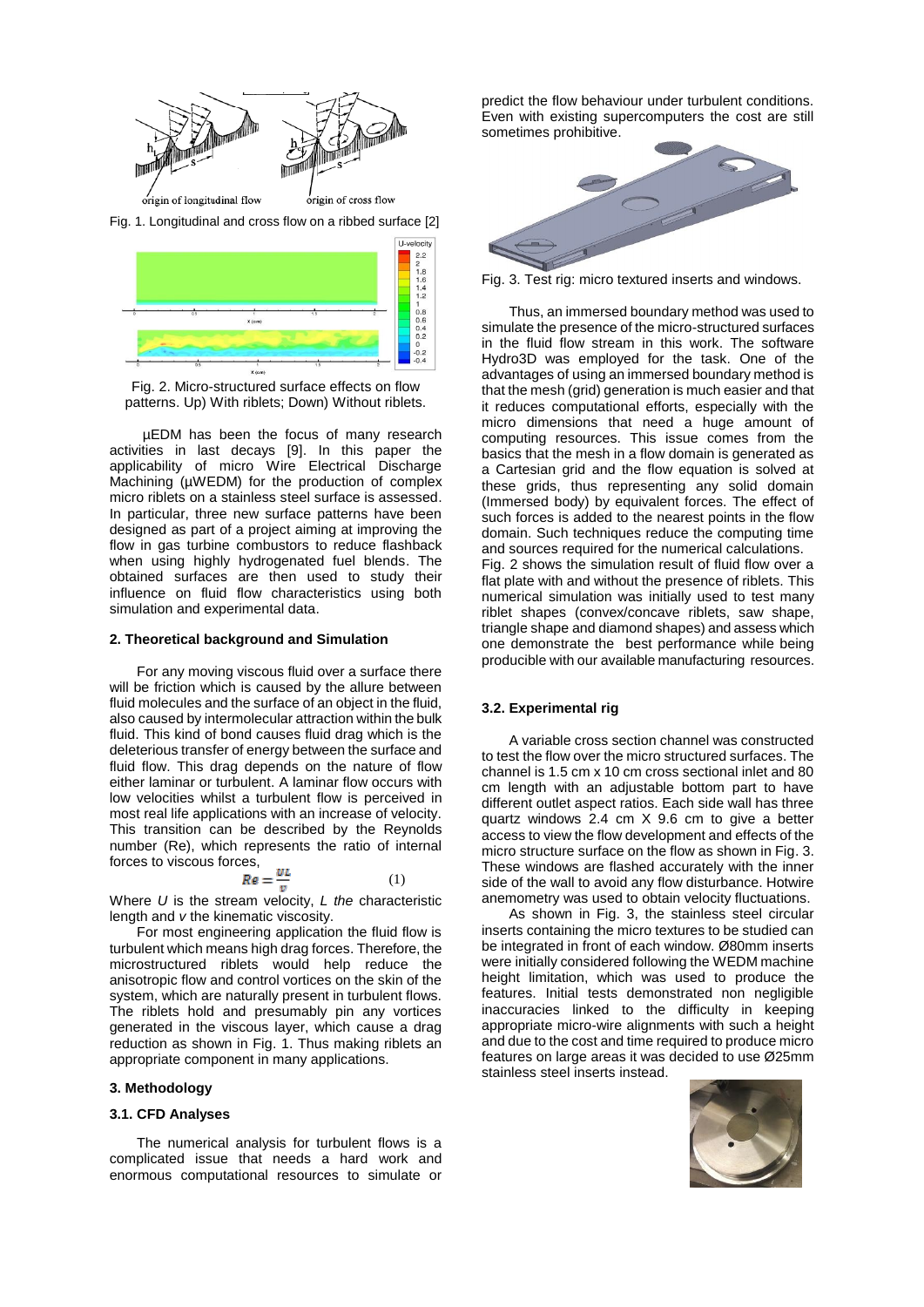

Fig. 4. The test surface with the measuring equipment. For correlation purposes, boundary layer thickness and drag reduction were used. Hotwire anemometry (HWA) was used to study the velocity behaviour and turbulent intensity in the normal direction to the wall at two positions, i.e. 5mm before and after the structure, Fig 4. For each position (in X-direction), the boundary layer was measured using velocity data provided by HWA. To do so, the Hotwire was incrementally displaced away from the surface until the ratio between the velocity measured by the hotwire and the main stream velocity reaches 0.99, which should represent the thickness of the boundary layer.

Trials were repeated 3 times. Measuring steps in the normal direction were firstly very fine from the wall to 300 μm from the wall, i.e. 20 μm steps. Then the step was increased to 50 μm until 1mm from the wall. Finally, 100 μm steps were used until 2.2mm from the wall where in all cases the mean velocity was equal to 0.99 of the mean stream velocity. A Re~70,000 was evaluated and therefore also used in the simulations. A Dantec MiniCTA Hot Wire Anemometry system was used, having a 1.2% measurement error.

### **3.3. Texture Manufacture and Design**

## *3.3.1. Manufacturing Strategy*

A Ø 100µm wire was used as cutting tool, and due to the discharge gap the smallest achievable feature identified was 130µm. A small gap is generally linked to a smaller discharge energy and consequently to smaller removal of material and longer machining times, making it almost impossible to cut through the bulk of a workpiece.

Thus, for each produced structure, the inserts top surface was first machined "flat" with the highest energy to efficiently align the top surfaces to the wire axis, a process which requires the removal of a significant amount of material. Six other "flat" cuts were then performed with gradually smaller energy and smaller discharge gaps to achieve a better surface finish. A final cut following the required profiles was then performed with the smallest energy with a targeted roughness around 200nm Ra, assuming this would ensure that the flow would be affected mainly by the tested geometries and not by the roughness. An average surface roughness of 200nm Ra measured using a White light interferometer.

### *3.2. Micro textures designs*

The aim of the initial design was to test the smallest feature achievable using the design shown in Fig. 1, namely 130μm wide riblets. A depth of 65μm was set to maintain an optimal depth-width ratio of 0.5 [2]. Fig. 5 shows the resulting structure. For the other structures, the aim was to try and replicate the lotus leaf and shark skin textures, with the limitations of the

WEDM process, to produce truly 3D structures rather than a 2-1/2D structure. The key reasoning was that drag effects are 3-dimensional and therefore the textures should provide turbulence reduction in both the streamwise and cross flow directions by being positioned at a suitable angle to avoid energy losses. To achieve this, multiple wire passes were performed after rotating the circular stainless inserts thus providing some 3 dimensional complexities to the textures.



Fig. 5. First Riblet Design

Figure 6 shows the key designs that were produced; one inspired by lotus and two by shark skin: one called diamond design and the more complex one called shark skin design. The lotus design aimed to imitate the fine pins of lotus leaves with 2 close perpendicular wire cuts, while the diamond design and shark skin designs imitating shark skin denticles with 2 wire cuts at 60° to each other. The shark skin design used an additionally smaller cut at a 30° angle in an attempt to model smaller riblets that appear on the animal denticles.

For the lotus design, the grooves width was kept at 130μm with a depth of 65μm. Due to the need of deeper grooves for the diamond and shark skin textures, the grooves were set at 260μm width with 130μm depth. The spacing between grooves was set to 25μm for the lotus design and to 280μm for the other two.

Figures 7 and 8 show the actual machining results for the diamond and the shark designs. The geometrical results obtained with the shark skin design deviated significantly from the targeted features, mainly due to alignments issue as shown in Fig. 8. Details of the resulting geometries for the lotus and the diamond design are given in Table 1.



Fig. 6. a) Shark skin, b) Diamond, c) Lotus

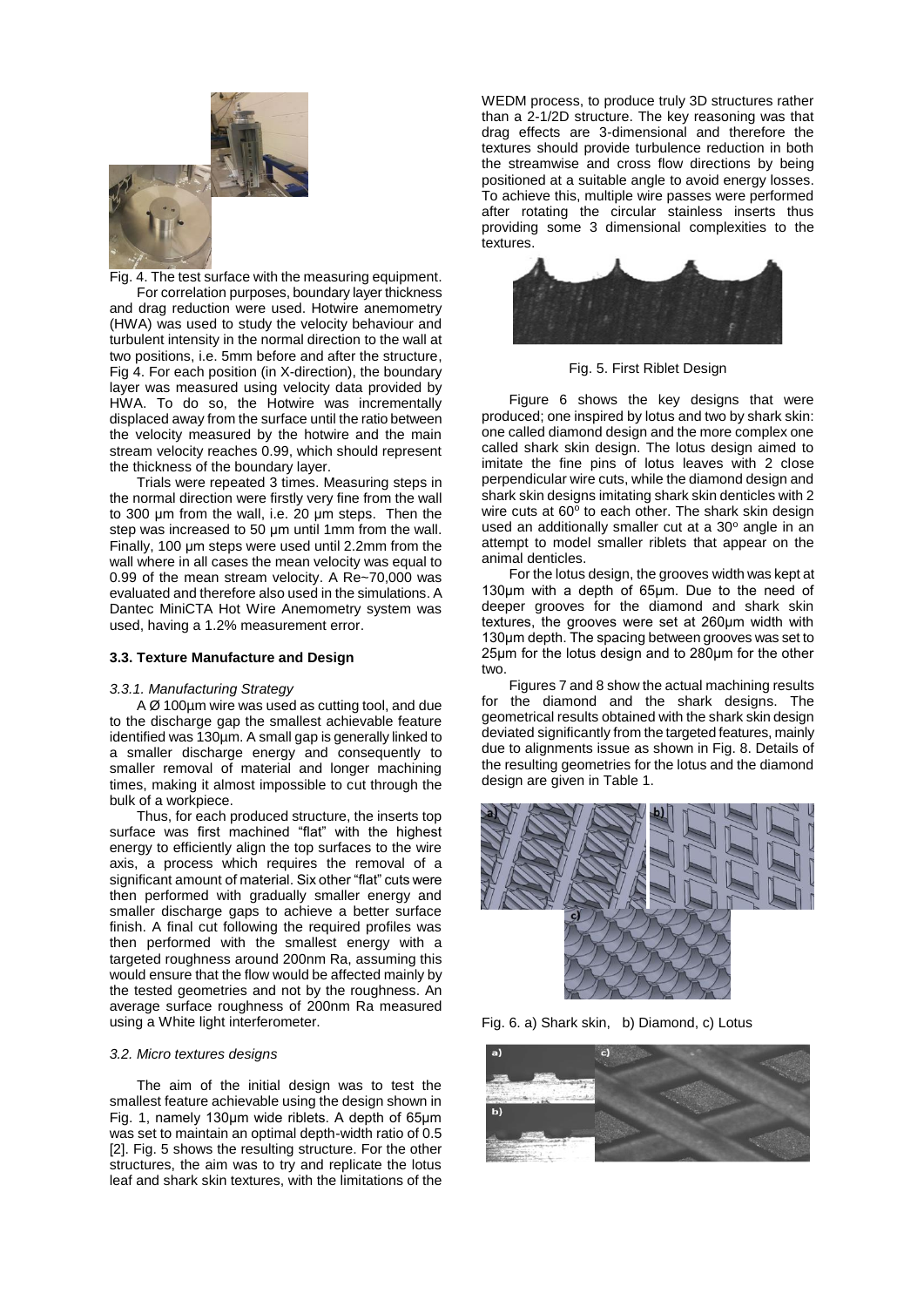### Fig. 7. Produced Diamond Design



Fig. 8. Produced Shark Skin Design

Table 1 Manufactured structures

| Diamond Design Features                     | Target | Measured |
|---------------------------------------------|--------|----------|
| Width of groove (µm)                        | 260    | 306.2    |
| $1^{\rm st}$ Cut<br>Depth of groove (µm)    | 130    | 144.6    |
| Width of riblet (µm)                        | 280    | 247.9    |
| 2 <sup>nd</sup> Cut<br>Width of groove (µm) | 260    | 312.2    |
| Depth of groove (µm)                        | 130    | 124.5    |
| Width of riblet $(\mu m)$                   | 280    | 241.9    |
| Angle between cuts (°)                      | 60     | 61       |
|                                             |        |          |
| Lotus Design Features                       | Target | Measured |
| Width of groove (µm)                        | 130    | 143.6    |
| 1 <sup>st</sup> Cut<br>Depth of groove (µm) | 65     | 49.3     |
| Width of riblet (µm)                        | 25     | 10.7     |
| 2 <sup>nd</sup> Cut<br>Width of groove (µm) | 130    | 151.4    |
| Depth of groove (µm)                        | 65     | 65.8     |
| Width of riblet $(\mu m)$                   |        |          |
|                                             | 25     | 7.3      |

### **4. Results and discussion**

Due to unforeseen complexity in the preparation of the data files, at this stage, numerical simulation were not performed for the lotus structure. For other structures, the numerical results shown in Table 2 suggest a reduction in boundary layer thickness and thus drag reduction. To validate the simulation results, three experimental tests have been performed so far, for the initial smooth surface, for the lotus and for the diamond structures.

Other numerical and experimental tests are currently being performed and will be available soon.

These limited set of results suggest good agreement between the numerical simulation and the experiments. However, as only one small set of measurements has been performed so far, further tests are required to validate the accuracy and repeatability of the proposed experimental method. In addition, different orientations of the structures, in accordance to the fluid flow, still need to be tested and may lead to the identification of optimum orientations.

In any case, numerical results showed that the velocity in-between the riblets, which normally lay in the laminar sublayer, is more stable and with low turbulence (Fig. 2) when using micro structures, thus leading to wall friction reduction and drag reduction. In addition, structured geometries can be optimised to obtained better flow pattern as shown in the velocity fields given in Fig. 9.

### Table 2

Resulting information and Boundary layer

Design Boundary Layer Thickness(mm)

|                 | Numerical | Experimental |
|-----------------|-----------|--------------|
| Smooth surface  | 2         | 1.98         |
| Lotus           |           | 1.9          |
| Diamond         | 1.9       | 1.93         |
| Concave Riblets | 1.92      |              |
| Convex Riblets  | 1.98      |              |



Fig 9. Velocity field over riblet surfaces concave (left) and convex (right)

### **2. Conclusions**

The numerical results show good agreement with flow experiments, showing that the CFD approach can be expanded even further to more complex geometries for further studies. Expected experimental results put more light on the actual behaviour of fluids through riblets and give more options and ideas to develop both the experimental rig and the CFD software.

It was also evident that the production of riblets with WEDM provides tight control on the manufacturing process of intricate geometries, thus ensuring that nature profiles can be replicated for industrial and transportation purposes.

However, further work is required to fully validate the proposed experimental method and to investigate in more depth the proposed structure, in particular in terms of micro structure orientations in accordance to the fluid flow.

### **References**

[1] Bechert, D. W. et al. eds. 1985. ON THE DRAG REDUCTION OF THE SHARK SKIN. AIAA Paper.

[2] Bechert, D. W. et al. 1997. Experiments on dragreducing surfaces and their optimization with an adjustable geometry. Journal of Fluid Mechanics 338, pp. 59-87.

[3] Bechert, D. W. et al. 2000. Experiments with threedimensional riblets as an idealized model of shark skin. Experiments in Fluids 28(5), pp. 403-412.

[4] Koeltzsch, K. et al. 2002. Flow over convergent and divergent wall riblets. Experiments in Fluids 33(2), pp. 346-350.

[5] Bixler, G. D. and Bhushan, B. 2014. Rice- and butterfly-wing effect inspired self-cleaning and low drag micro/nanopatterned surfaces in water, oil, and air flow. Nanoscale 6(1), pp. 76-96.

[6] Dean, B. and Bhushan, B. 2012. The effect of riblets in rectangular duct flow. Applied Surface Science 258(8), pp. 3936-3947.

[7] Jin, Y. and Herwig, H. 2014. Turbulent flow and heat transfer in channels with shark skin surfaces: Entropy generation and its physical significance. International Journal of Heat and Mass Transfer 70, pp. 10-22.

[8] Chen, H. et al. 2014. Flow over bio-inspired 3D herringbone wall riblets. Experiments in Fluids 55(3).

[9] Pallav, K. et al. 2014. Comparative assessment of